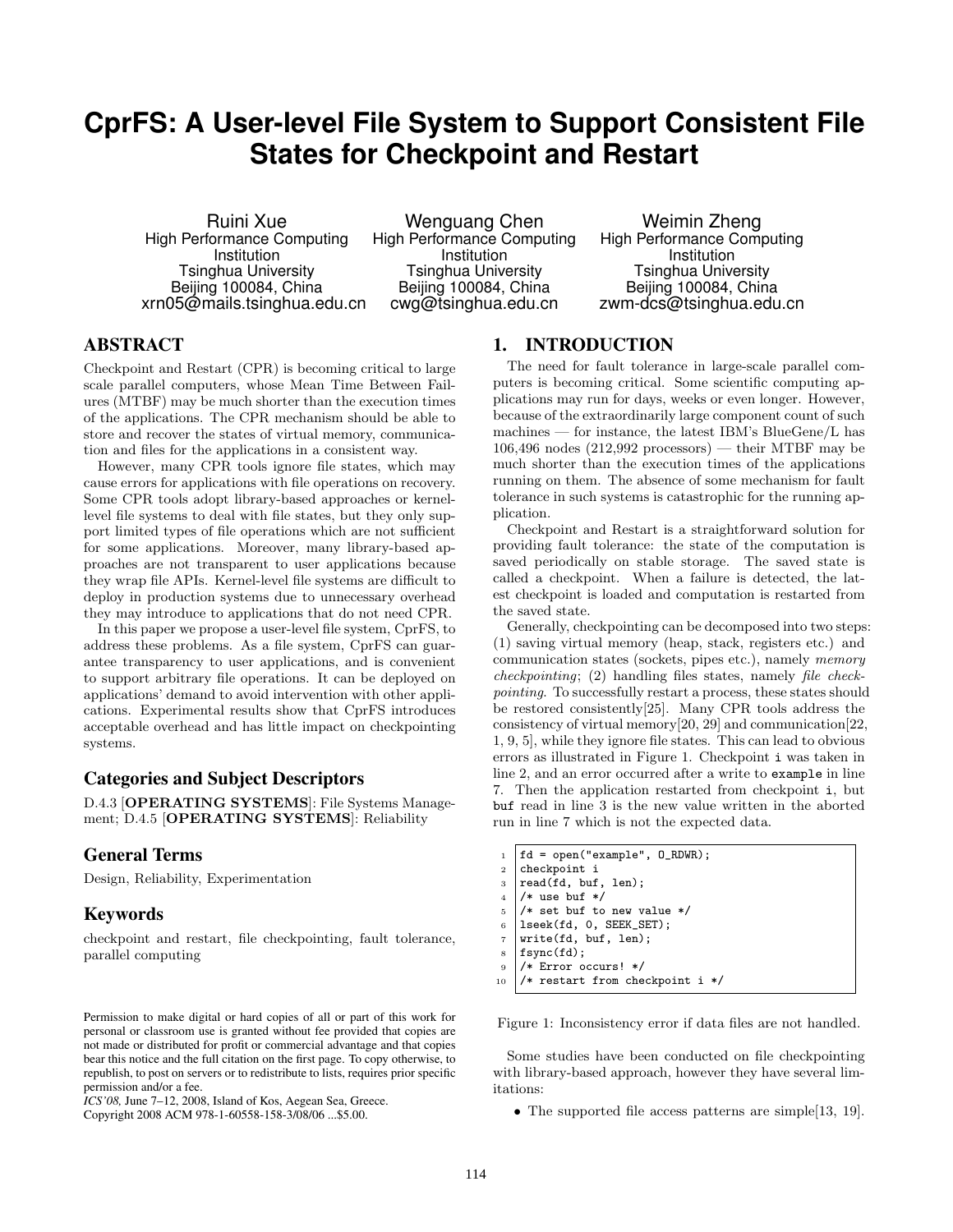```
1 checkpointing i
2 \mid fd = open("example", 0_WRONLY | 0_APPEND);3 \vert write(fd, buf, len);
4 \vert close(fd);5 /* Error occurs! */
6 /* restart from checkpoint i */
7 \mid \ldotscheckpoint i + 1
```
Figure 2: Inconsistency error if non-active files are not handled.

Some CPR tools assume that there is only one kind of non-idempotent operation<sup>1</sup> for each file between two consecutive checkpoints. However, in real-world applications, any file operations can be performed, and file access patterns can be quite complicated.

- Only *active files* (opened and not closed yet when checkpointing) are handled[25, 12, 17, 7]. Some tools assume the files are always opened, and just save some file information when checkpointing, but do not track the files during normal running. Therefore, the files open-and-closed between two checkpoints can not be handled properly. In Figure 2, fd is non-active because it is opened after checkpoint i and closed before checkpoint i+1; therefore, it is ignored by these CPR tools. This can also lead to inconsistency: buf will be incorrectly appended again to example after restarting from checkpoint i.
- User applications require modifications [13, 18, 19, 8]. Many tools use wrappers on standard I/O interfaces, which demand enormously invasive source changes to use the new APIs.

A file system can avoid these problems and is a better solution than library-based approach. However, though kernellevel file systems are expected of good performance, it is hard to implement a kernel module and it could limit compatibility to certain kernel versions or devices. Additionally, after being deployed, a kernel-level file system can affect applications that do not need CPR. These constraints prohibit CPR from being widely used, since file operations are common place in real-world applications.

To address these problems, we propose CprFS, Checkpoint and Restart oriented File System, a user-level file system for file checkpointing. It leverages the advantages of file system and user-level design with basic transactions support. The prototype is implemented under Linux currently, and it can be ported to different operating systems with little effort. Since CprFS buffers file changes locally, it needs special treatment for this scenario: in a shared storage system, one process of a parallel application wants to access the file data updated by another process in different node. Direct accessing can result in inconsistency. CprFS detects the inconsistency and can roll back the file states.

This paper makes three main contributions.

- To the best of our knowledge, CprFS is the first attempt to address file checkpointing with a user-level file system. As a file system, CprFS is transparent to user applications and allows the separation of file checkpointing from memory checkpointing. It allows us to remount any file system, distribute and deploy it on application's demand without interfering applications that do not need file checkpointing. Meanwhile, user-level solution has good portability and maintainability while keeps the implementation easy. By establishing a file access pattern model, it supports arbitrary file operations between checkpoints. The model is not restricted to CprFS and can be added to other systems.
- As a local file system, CprFS is designed to work with different types of applications and storage systems. For parallel applications with file sharing over shared storage systems, a solution similar to transactional memory is devised to process possible file access conflicts. It bookkeeps necessary tracing information of file requests during normal running, and checks this information among all involved processes to decide whether the file states can be committed.
- As overhead is the major concern for user-level file system, we conducted extensive experiments on CprFS to evaluate its performance and impact on an MPI CPR system. Experiments on micro-benchmark show that CprFS leads to 11.62% speedup for sequential write, 7.30% slowdown for sequential read, and random accesses slow down of at most 15.60%. We also evaluate CprFS on 4 real-world applications and obtain an average speedup of 3.58% with short checkpointing intervals. The overhead of CprFS is acceptable and it can even accelerate those applications containing lots of small writes by aggregation.

The paper is organized as follows. Related works are discussed in Section 2, and an overview of CprFS design is then presented in Section 3. Discussion of file state transition follows in Section 4, then the support for parallel applications and file systems is described Section 5. Section 6 provides a detailed evaluation of our system. Section 7 presents limitations and directions for future work, then we conclude in Section 8.

## 2. RELATED WORK

Many CPR tools are implemented as libraries to address file checkpointing. Libckp[25] and Condor[12] assume all files are opened in append mode, and it records the file length upon opening and truncates it on recovery. All ftIO[13] file operations are implemented as wrappers around the standard file operations. The entire file is copied upon the first write, and subsequent file operations are performed on the replica. When checkpointing, it replaces the original file with its replica by means of the atomic rename operation. Libfcp[2] deploys a "inplace update with undo logs" scheme, and the file is rolled back according to the undo logs on recovery. Libra[18] combines a "copy-on-change" strategy and undo log to record the parts that are really changed in order to reduce the log size. MOB[19] and Metamori[8]

<sup>&</sup>lt;sup>1</sup>Generally, an operation is idempotent if, whenever it is applied twice to any element, it gives the same result as if it were applied once. Considering file operations, idempotency means the retrieval of data and information from files and does not modify them (e.g., read, stat), while an operation is non-idempotent if it changes either contents or attributes of a file (e.g., write, truncate, chmod)[13].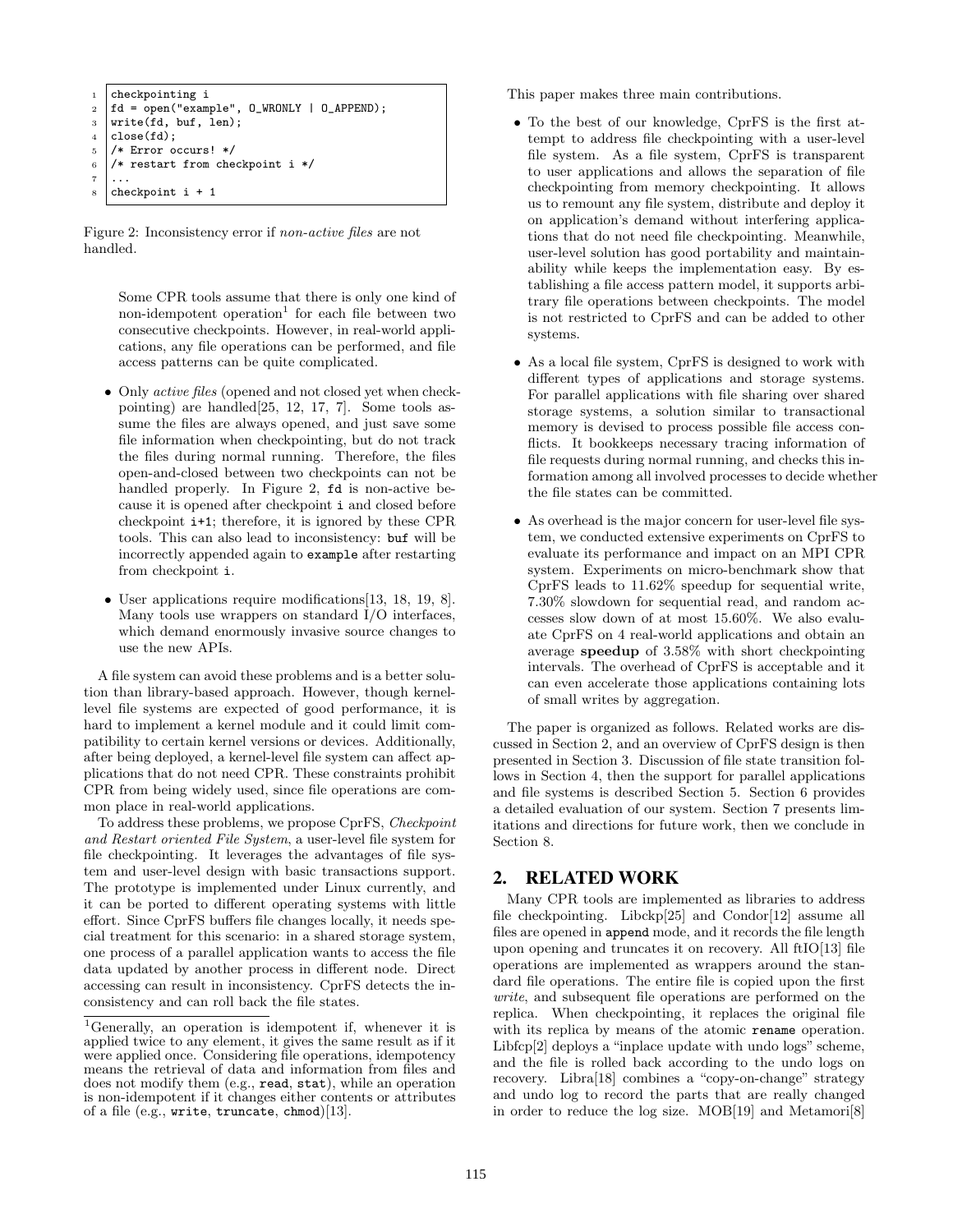also wrap file operations, and buffer all file changes between checkpoints and commit in the next checkpoint.

These tools are implemented as static libraries, and file operations are implemented as wrappers around the standard file APIs. User applications have to be modified to use these wrappers. DejaVu[21] intercepts file operations via a shared library and rolls back all changes made to the file system since the last checkpoint on restart. User applications have to load the shared library first to do interception. Additionally, libraries share memory spaces with applications, therefore if applications crash, all information maintained by libraries will be lost: it is difficult to separate file checkpointing from memory checkpointing.

ReFS[10] is the first attempt to address file checkpointing using file system. It inserts an address translator layer into the Linux kernel and extends ext2 to a kernel-level versioning file system. Some kernel modules save the opened file descriptors and re-open them on restart in a way similar to libckp[4, 30, 17, 7]. Particularly, BLCR supports memory mapped files, and shared mappings are stored only once for any group of processes. They only handle active files. This is not sufficient to restart some applications successfully. ReviveI/O[15] is implemented as a "pseudo device driver"[14] and uses hardware to support I/O buffering, which requires changing the directory protocol.

Though kernel-level file systems and kernel modules can avoid the problems in library-based approaches, they are difficult to implement and maintain. A versioning file system is a variant case of shadow copy, and it doesn't fit well onto CPR without heavy adjustment: first, it is inconvenient for user applications to retrieve the old version transparently and second, old versions are usually read-only. The hardware solution is expensive and requires much effort to deploy.

There are two types of files in UNIX like systems: regular files and special files (such as device files). As most of the data files in scientific applications are regular files, we focus on regular files in this paper.

# 3. DESIGN OVERVIEW

#### 3.1 Transactions and Work Modes

For CPR, an atomic transaction is considered to be the execution of a program between two consecutive checkpoints[13]. The program either commits its state during checkpointing or aborts at some point during execution, in which case it can be recovered from the last checkpoint.

Transactions in CPR are coarse-grained in contrast to conventional transactional file systems. For file checkpointing, a fine-grained record of each individual file operation is not necessary. CprFS buffers all file operations, and the files are not modified until the next checkpoint. An open/close pair can not be used as the boundaries of transactions, otherwise inconsistency remains as illustrated in Figure 2: if the file changes are committed on close in line 4, the file example will be appended once again after recovery.

For parallel applications, generally there are two types of file sharing among different processes with respect to dependencies between file accesses. (1) Each process accesses a certain part of the file and there are no overlaps between accessed areas. (2) The data one process wants to access is produced by another one. Accordingly, CprFS can run in two modes: buffer mode and shadow mode. In buffer



Figure 3: CprFS structure. cprfs is the run-time file system, and libcprfs is the user application library, which is usually incorporated into checkpoint libraries.

mode, CprFS captures all file operations between checkpoints, records them in logs, organizes these logs into transactions, and performs proper actions according to program states (commit on checkpoint, replay or abort on restart). In shadow mode, CprFS creates a copy for the file on its first non-idempotent operation, and all operations are performed on the original file. In case of error, the application replaces the changed file with the replica.

Since most scientific applications belong to the first category, this paper concentrates on buffer mode mainly, and shadow mode is explained in Section 5.

#### 3.2 System Architecture

CprFS consists of two main components: a run-time file system and a user application library. Figure 3 shows the relation between CprFS and other components in the operating system. The run-time file system executes entirely in user space with FUSE[23], supervises all file operations and tracks file state transition. This architecture decouples memory checkpointing and file checkpointing. A user space approach, aside from providing greater flexibility and easier implementation, also avoids cumbersome interaction with the Linux VFS and page cache, both of which were designed for a different interface and workload. The library exposes the run-time file system to user applications by three transaction related APIs: cprfs\_begin\_tran, cprfs\_commit\_ tran and cprfs\_abort\_tran, which are used to begin, commit and abort transactions respectively.

#### 3.3 Name Translation and Backing Store

CprFS can remount any file system (low-level file system). The low-level file system can be either local file system, network file system or parallel file system, which stores data and provides standard file interface to user applications. From this point of view, CprFS is a plug-in for low-level file systems. It extends the functionality of low-level file systems on demand without creating a whole new file system. To avoid mis-operations, name translation in CprFS works as a map layer between user applications and files: it accepts requests from user applications and forwards them to real files in low-level file system.

The mount-point of CprFS is called the agent data path (ADP), and the corresponding low-level file system directory is the real data path (RDP). RDP is where data files are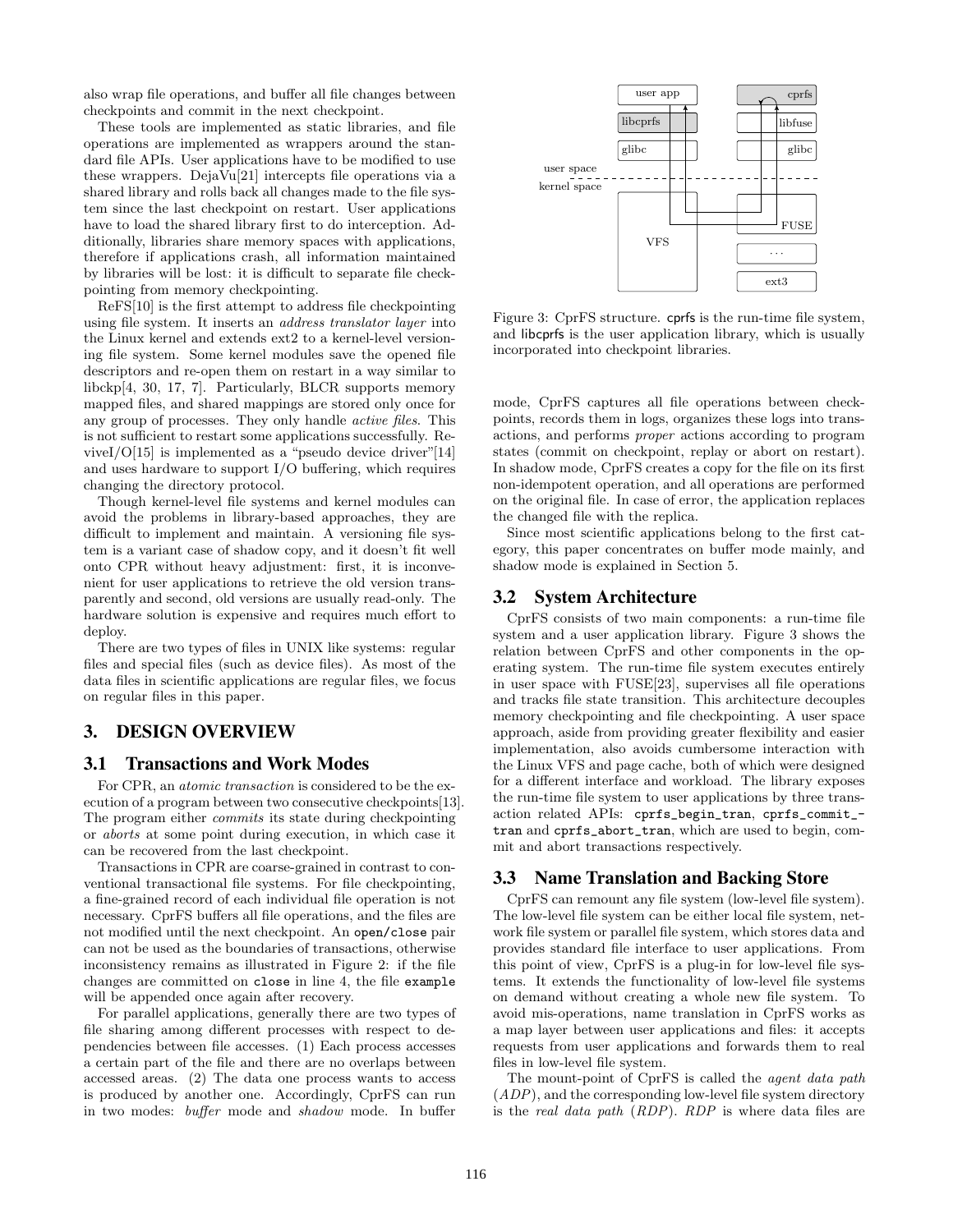

Figure 4: Name translation and the backing store. In CprFS, the hash table resides in memory, while the backing store is stored in local disk.

usually located, while ADP is usually an empty directory. All file requests to ADP are redirected to CprFS by VFS, then CprFS translates the requests to corresponding real files in RDP.

Central to CprFS design is a hash table. The real file name is used as the hash key and the buffered data is recorded in a double-linked list. CprFS does not use the immutable inode number as hash key, because on the one hand, the kernel module functions pass file names but not inode numbers, therefore, if the inode number is used as the key, CprFS needs one additional query to lookup the inode number according to the file name; on the other hand, for RENEWED files in Section 4.3, they have no inode numbers before being committed.

Figure 4 demonstrates how CprFS maps user requests from ADP to RDP and how CprFS manages buffered data. User applications send requests to  $ADP$  (1). CprFS intercepts these requests and maps them to  $RDP(2)$ , in the meantime, CprFS loads data from RDP if necessary (3) and saves new contents from user applications to the hash table (4). At first, all the buffered data is stored in memory (hash table), consuming more and more memories as the buffered data increases. CprFS sets two thresholds: if the buffered data in the memory exceeds the upper threshold, CprFS flushes it to the backing store (5) on local disk until the amount of buffered data in memory is no more than the lower threshold. To tolerate permanent failures, CprFS periodically backs up the hash table and backing store to a remote server (6).

# 4. FILE ACCESS PATTERN MODEL

## 4.1 Operation Log

CprFS organizes all modifications into operation log. Operation log is not undo/redo log, but the delta data. Take write for example, CprFS captures all the new data, and writes it into the buffer cache. As a result, a sequence of write operations is combined into a single log record, which can be committed on checkpointing or replayed after recovery.

The operation log contains two types of information: the pending data (buffered data) and pending commands. Pending data refers to the newly written data from write operations, while pending commands refers to commands performed where no new data is produced, such as unlink and truncate. Pending data is stored in the hash table, while pending commands are represented by file states presented in Section 4.3.

# 4.2 File Operation Semantics

CprFS redefines 5 non-idempotent file operations, open, truncate, unlink, rename, write and 1 idempotent operation, read. open can be invoked with either the O\_CREAT or O\_TRUNC flag; CprFS treats them as create and truncate respectively. From the user application's viewpoint, the file operation interfaces remain the same, but their semantics are different from the conventions.

- read Get data from the pending data (either in the hash table or the backing store), if not found, read from the real file.
- write Always inserts new data into the hash table.
- create A new file is created in the hash table instead of on disk.
- truncate The new file size is recorded instead of truncating the file immediately.
- unlink The file is marked with a special flag to indicate it has been deleted instead of removing it from the disk at once.
- rename The rename operation affects both the source and destination, and changes their states simultaneously. To describe this clearly, we split rename into renameSrc and renameDst, standing for actions against source and destination respectively. rename makes the model much more intricate than had been expected. We discuss file state transition on rename in a dedicated section.

# 4.3 File States

To support arbitrary file operations between checkpoints, we have to build a file access pattern model and it is necessary to list all possible file states at first. We start with a new created blank file (an existing file or a nonexistent file), and perform the above actions on it. If the resultant state from an action can not be merged into existing file states, a new file state is created. Then all actions are performed on the new state. This procedure is repeated until no new state is produced. This greedy method guarantees the completeness of file states. This approach produces 10 file states and CprFS breaks them down into three categories (category names are uppercase, and file states are lowercase):

- DEAD A file is DEAD if it has been deleted or renamed to another file. That is, the file will not appear on the disk after committing.
- ALIVE A file is ALIVE if it has not been DEAD. By this definition, files that do not exist are ALIVE.
- RENEWED A file is RENEWED if it has been DEAD and then recreated or renamed from another file.

All 10 file states and their commit actions are listed in Table 1. The file state not only reflects its current status (e.g., normal and deleted), but also certain history information. For example, the "combined" state (dead, reborn) means the file has been renamed to another file at first (dead) and then recreated (reborn). All these combined states appear in the RENEWED category. As one can imagine, (deleted, reborn)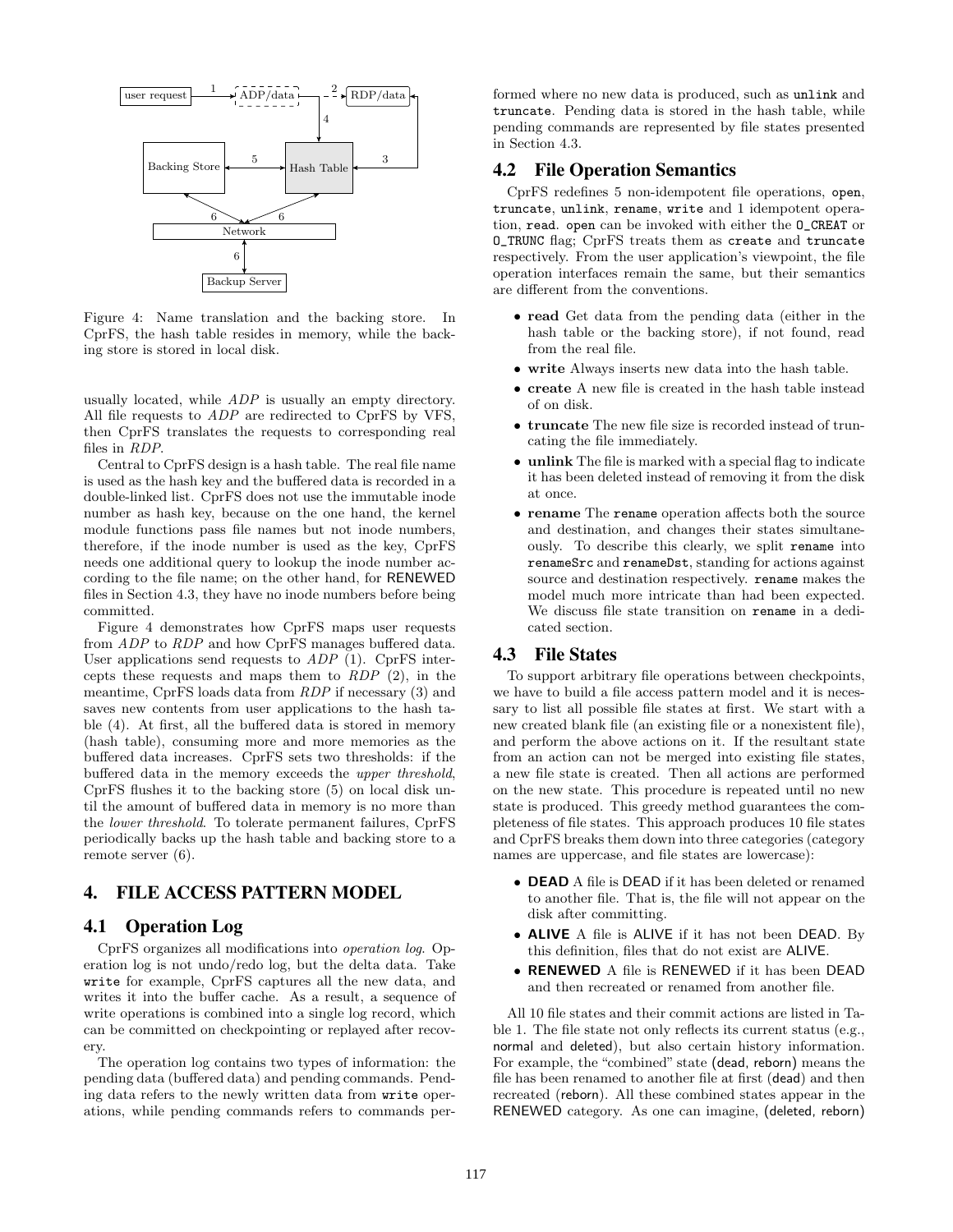| <b>State</b>               | Comments                                      | <b>Commit Actions</b>                                 |  |  |  |
|----------------------------|-----------------------------------------------|-------------------------------------------------------|--|--|--|
| ALIVE                      |                                               |                                                       |  |  |  |
| normal                     | new created or write enabled                  | flush operation log                                   |  |  |  |
| truncated                  | truncated by 0_TRUNC flag or truncate         | truncate to new length, then flush operation log      |  |  |  |
| <b>DEAD</b>                |                                               |                                                       |  |  |  |
| deleted                    | removed by unlink                             | remove the file                                       |  |  |  |
| dead                       | the source of rename [renameSrc]              | Noop                                                  |  |  |  |
| <b>RENEWED</b>             |                                               |                                                       |  |  |  |
| reborn                     | recreated after being deleted                 | truncate to 0 and flush operation log                 |  |  |  |
| renamed                    | the destination of rename [renameDst]         | rename and remove the leading "dead" flag of rename   |  |  |  |
|                            |                                               | source                                                |  |  |  |
| (dead, reborn)             | recreated after being renamed                 | Noop                                                  |  |  |  |
| (dead, renamed)            | renamed as the source and then renamed as     | Noop                                                  |  |  |  |
|                            | the destination                               |                                                       |  |  |  |
| (dead, renamed, truncated) | renamed as the source, then renmaed as the    | Noop                                                  |  |  |  |
|                            | destination, then truncated                   |                                                       |  |  |  |
| (renamed, truncated)       | renamed as the destination and then truncated | rename, truncate, flush operation log, and remove the |  |  |  |
|                            |                                               | leading "dead" flag of rename source                  |  |  |  |

Table 1: CprFS file states and commit actions.

is a possible file state, which means the file is removed at first and then recreated. reborn also indicates the recreation of a DEAD file. Thus, (deleted, reborn) can be merged into reborn, and is not listed in the table.

On committing, CprFS traverses the hash table and flushes all files bound to the process being checkpointed according to their states and commit actions. Table 1 shows that some file states can be committed immediately in one pass (e.g., normal and deleted), while those that start with dead (e.g., (dead, reborn) and (dead, renamed)), require more than one pass to commit. This is because the dead flag in the file state means that the file has been the source of a rename operation, thus it is the duty of the rename destination to remove its rename source before the rename source commits itself. The "Noop" entries in the "Commit Actions" column correspond to the first pass, they do nothing but waiting for their rename destinations to remove the leading dead flags. By "remove the leading dead flag" we mean if the file state is a combined state starting with dead, just remove the leading dead flag from the state; if the file state is a single dead, change it to deleted. Then the file changes its state to the remaining flag only, and performs the actions corresponding to the new state in the next pass.

## 4.4 CprFS State Machine

CprFS state machine does not differentiate between active and non-active files, because all of them should be handled on checkpointing. In this section we first introduce a subset of the state machine for common cases. Then, we present rename related file state transitions.

#### *4.4.1 Basic State Transition*

Figure 5 presents the transition diagram for CprFS state machine with the premise that rename can only perform on normal files. To clarify the diagram, operations are represented by different types of arrows. These state transitions are easy to follow, and they account for common cases in real world applications.

CprFS records a file in the hash table on its first request. If the requested file does not exist, CprFS inserts an entry into the hash table and sets its state accordingly. create is the only valid operation that can be performed on files of DEAD category, which changes deleted to reborn, and dead



Figure 5: CprFS basic state machine.

to (dead, reborn). create on all other states has no effect because it does nothing to existing files.

truncate does not result in file state transition if the file state is neither normal, reborn, renamed nor (dead, renamed). If the file has been the source of rename, unlink changes its state to dead, otherwise it is changed to deleted. In Figure 5, renameSrc and renameDst only work on normal files, and lead to states of dead and renamed respectively.

#### *4.4.2* rename *Related State Transition*

The rename operation affects both the source and destination, and changes their states simultaneously. Furthermore, source and destination files can be in any of the 10 file states, so, there are one hundred possible combinations. Though most of these can be grouped together, it is difficult to draw them directly in a state transition diagram. To improve the readability, we list them as in Table 2.

Table 2 has five columns. The first two columns denote the states of the source and destination files before renaming, column 3 and column 4 are the result states after renaming, and the last column is the line number in each group for reference.

All combinations are split into 4 groups. The 10 states of the source file are distributed over the first column, while the 10 states of the destination are shown in the second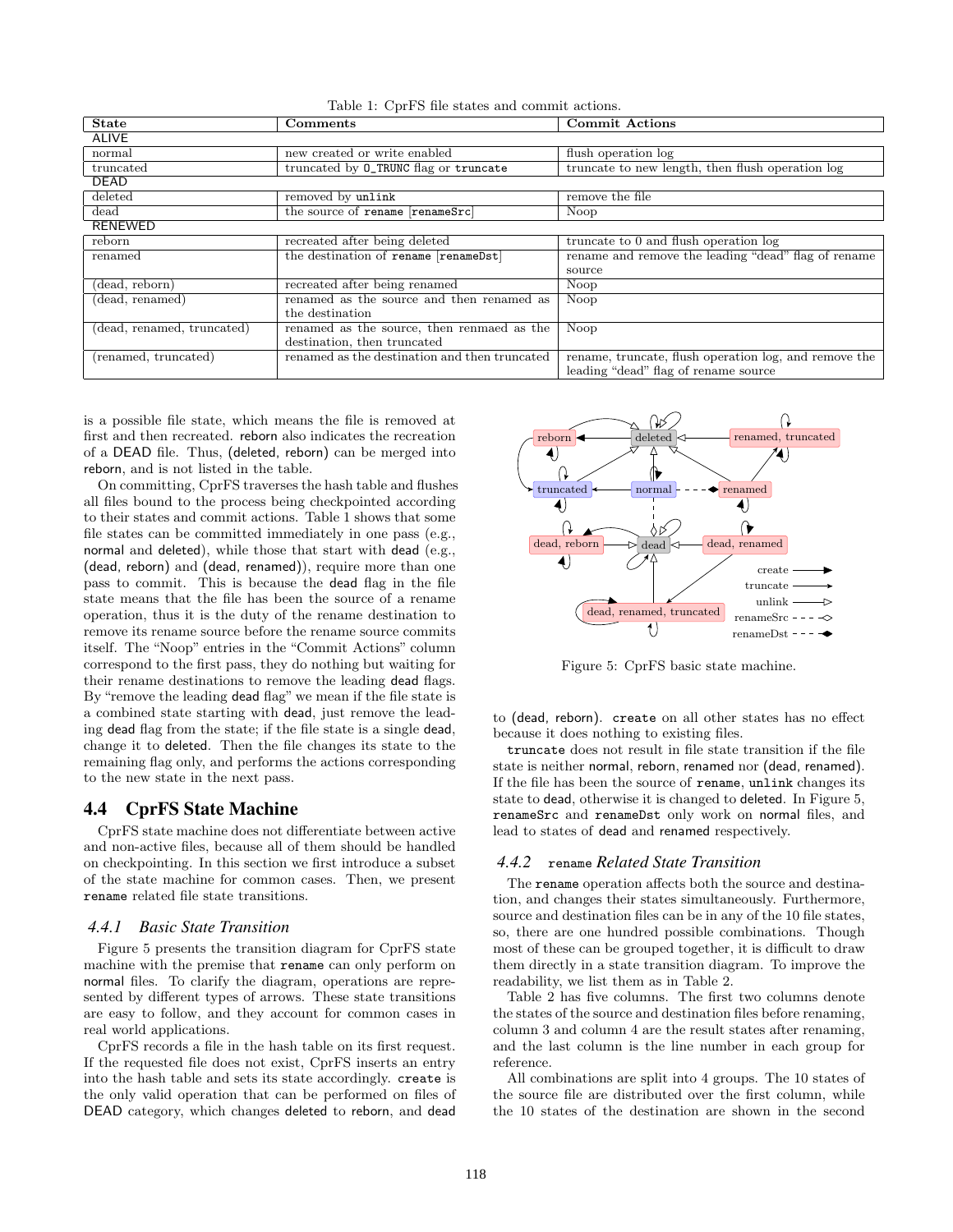| <b>Before</b>                                           |                                      |                       | After<br>Line $#$           |                |  |
|---------------------------------------------------------|--------------------------------------|-----------------------|-----------------------------|----------------|--|
| source                                                  | destination                          | destination<br>source |                             |                |  |
|                                                         | Group 1                              |                       |                             |                |  |
| normal, truncated                                       | normal, truncated, deleted, reborn   |                       | renamed                     |                |  |
| (dead, renamed),                                        | renamed, (renamed, truncated)        | dead                  | renamed <sup>*</sup>        | $\overline{2}$ |  |
| (dead, renamed, truncated)                              | dead, (dead, reborn)                 |                       | (dead, renamed)             | 3              |  |
| renamed                                                 | (dead, renamed),                     | deleted               | renamed) $*$<br>(dead,      | 4              |  |
|                                                         | (dead, renamed, truncated)           |                       |                             |                |  |
|                                                         | Group 2                              |                       |                             |                |  |
| reborn                                                  | normal, truncated, deleted, reborn   |                       | renamed                     |                |  |
|                                                         | dead, (dead, reborn)                 | deleted               | (dead, renamed)             | $\overline{2}$ |  |
| renamed, (renamed, truncated), (dead,<br>(dead, reborn) |                                      | dead                  | $reborn*$                   | 3              |  |
|                                                         | renamed), (dead, renamed, truncated) |                       |                             |                |  |
|                                                         | Group 3                              |                       |                             |                |  |
|                                                         | normal, truncated, deleted, reborn   |                       | renamed                     |                |  |
| (renamed, truncated)                                    | dead, (dead, reborn)                 | deleted               | (dead, renamed)             | 2              |  |
|                                                         | renamed, (renamed, truncated)        |                       | $renamed^*$                 | 3              |  |
|                                                         | (dead, renamed),                     |                       | (dead, renamed, truncated)* | 4              |  |
|                                                         | (dead, renamed, truncated)           |                       |                             |                |  |
|                                                         | Group 4                              |                       |                             |                |  |
| dead, deleted                                           |                                      |                       | $\overline{\phantom{0}}$    |                |  |

Table 2: rename related file states transition. "—" means no state transition.

Table 3: An example for a file renamed twice.

| Action             | a.     |                  |        |
|--------------------|--------|------------------|--------|
| 1. BEGIN           | normal | normal           | normal |
| 2. rename $(a, b)$ | dead   | renamed          | normal |
| 3. rename $(c, b)$ |        | deleted renamed* | dead   |

column in each group. Therefore, in each group, each entry in column 1 can match any entry in column 2 and their result states are the entries in column 3 and 4 in the same line as the entry in column 2. Entries in column 1 from one group can not match any entry in column 2 of the other three groups. For example, assume that before renaming, the state of the source is normal and the state of the destination is dead. By looking up the table, we find that the source is in Group 1 (column 1, line 1), the corresponding dead state in the same group is in (column 2, line 3), so the result states are the entries in column 3 and 4 in Group 1 line 3: dead and (dead, renamed) for the source and destination respectively.

Some items in the table are marked with an asterisk (\*) to denote the destination has to remove the leading dead flag in its old rename source's state. For example, the result destination state is renamed\* in line 2 of Group 1. We find that the state of the destination before renaming contains renamed, which indicates it was renamed from a file before this rename operation. Now, it is going to be renamed from another file. That means its rename source will be changed, so it has to adjust its old rename source's file state. Otherwise, no one would remove its old source, because its old source must have been marked as dead, and is waiting for the destination to remove it on committing (see Table 1). Table 3 is one example of these scenarios. Files a, b and c are normal at the beginning. In Step 2, a is renamed to b. a changes to dead, b changes to renamed, and b sets its rename source to a. c has no state transition. In Step 3, c is renamed to b; thus c changes to dead, and b updates its rename source from a to c. Before doing this, b has to remove the leading dead flag for its original rename source, a. Otherwise, a will not be deleted in commit.

DEAD files can not be rename sources, because they do

not exist. Short lines  $(-)$  are used to denote impossible states in Group 4, and no state transition happens.

Figure 5 and Table 2 make up of the complete file access pattern model. There is really only one state machine, although there are two represented here to clarify when a transition occurs. Using this model, CprFS is able to support arbitrary file operations between two consecutive checkpoints. Another benefit of this model is that it is independent of the low-level file system and the checkpoint library and can be added to other systems.

# 5. SUPPORT PARALLEL APPLICATIONS AND PARALLEL FILE SYSTEMS

Since CprFS buffers pending data locally, special treatment is required for parallel applications with file sharing: before committing, the process on one node can not read the new data updated by the processes on other nodes, which would lead to inconsistency. For example, file foo is shared in a cluster through a parallel file system;  $P_0$  and  $P_1$  are two processes on  $Node_0$  and  $Node_1$  respectively. If  $P_0$  changes  $foo$ , the modification is buffered on  $Node_0$  by CprFS, thus  $P_1$  can only read the old data from foo but not the new data written by  $P_0$ .

A straightforward solution is extending CprFS to a network or parallel file system, thus CprFS can buffer the pending data globally, in which way, all processes across different nodes can share the same copy of the pending data. However, this method has two serious drawbacks. First, implementing CprFS as a network or parallel file system is nontrivial. The complexity of the protocol, distributed lock, and implementation issues can counteract the benefits of a light weight user-level file system. Second, the performance drops dramatically and may become unacceptable. To maintain a single copy of the pending data, client cache is impossible, so all file operations are transferred to network requests. Moreover, the node that buffers pending data is very likely to be a bottleneck.

Due to these difficulties, a local file system is preferred to a global solution. CprFS borrows the idea from transactional memory, and regards this situation as a conflict where: two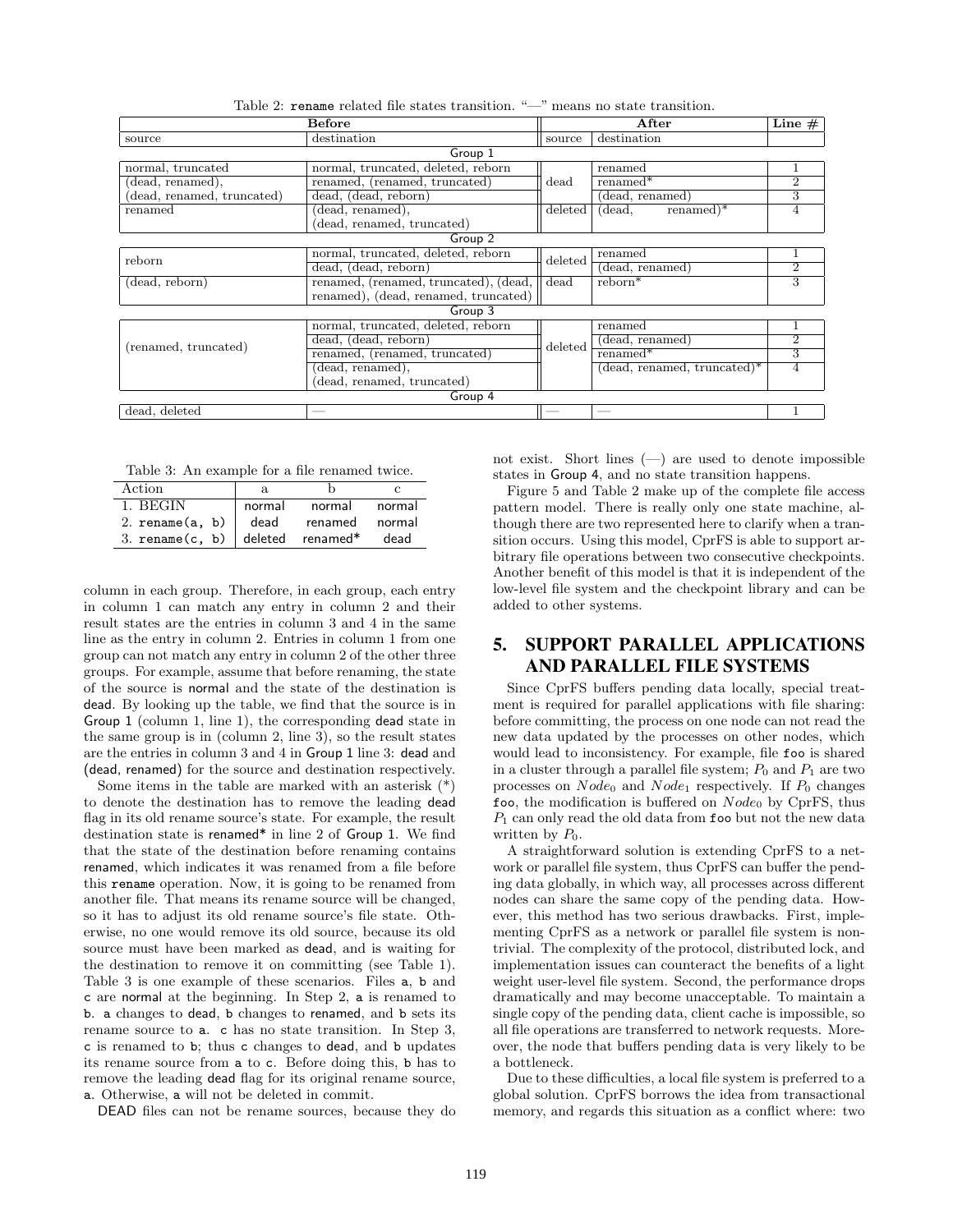or more processes from different nodes access the same part of the same file, and at least one of them is write.

In most scientific applications, different processes access different parts of the data files, and they do not conflict according to the above definition. Our solution is to release the constraints, allow conflicts to occur, and test them before committing. The algorithm is described as following:

- 1. During normal running, CprFS collects necessary information for conflict test:
	- (a) Every file is accompanied with a special file recording information of the processes (hostname and pid) requesting the file. These processes may come from different nodes;
	- (b) CprFS maintains an operation list for each file, recording which parts of the file are read and written. The list items are coalesced if possible to reduce the item number;
- 2. Before committing, CprFS tests conflicts:
	- (a) All processes dump the operation lists in the same location as their related files;
	- (b) For each file recorded in the hash table, CprFS tests the operation lists of different processes from different nodes. The processes accessing this file are recognized from its accompanied special file. If conflicts are found, CprFS writes the result to an agreed global file and returns. Otherwise, goes to Step 2c;
	- (c) Check the agreed global file for conflicts from other files. This is because different processes can access different files, and conflicts in any file can abort the transaction.

If no conflict is found, CprFS commits the pending data. Otherwise, it aborts the transaction and the application should be restarted with CprFS running in shadow mode. Though designed for parallel file systems, this algorithm also works well with local file system. For local file system, the special file only records the processes in the same node, and they must have not shared data with processes from other nodes, so the test would pass as expected. Besides, it is easy to understand that this algorithm also works for sequential applications.

# 6. EXPERIMENTAL RESULTS

In this section, we evaluate CprFS both against microbenchmarks and real-world applications to demonstrate its performance and impact on an MPI CPR system.

## 6.1 Methodology

The experiments were conducted on a cluster of 8 nodes. Each node was equipped with dual Intel Itanium2 1.3GHz CPUs, 4GB RAM and a 36GB Ultra320 SCSI disk. The operating system used was Redhat Linux AS3 with kernel 2.4.21-20.EL.ia64. The file system for local disk was ext3. All machines share a storage device via NFS and are connected through a switched 1Gbps Ethernet LAN. We developed a coordinated checkpointing system for MPI applications based on MPICH-1.2.7p1[6] and Thckpt[27]. In our tests, all input and output files are stored in the NFS, and CprFS is mounted over NFS on each node.



Figure 6: IOzone performance: NFS vs. CprFS.

# 6.2 Micro-benchmarks

#### *6.2.1 Raw Performance*

We used IOzone[16] to evaluate the performance characteristics of CprFS. IOzone calls sync after the write and re-write phases to flush file system buffers, while CprFS does nothing with sync. To make a reasonable comparison, we inserted CprFS commit actions after write and re-write phases into IOzone, otherwise, CprFS would keep the data in memory during the following tests. Wang[24] pointed out that in many scientific applications, small requests account for more than 90% of all requests, so we ran IOzone with record sizes of 4 and 8KB. Figure 6 presents the performance of the NFS and CprFS over NFS. 4K.NFS and 4K.cprfs denote the results of NFS and CprFS for record size of 4KB, while 8K.NFS and 8K.cprfs are for 8KB record size.

There is about a 11.62% speedup rather than slowdown for sequential write in CprFS. This is because CprFS buffers data in memory, and aggregates all record-sized writes into a single large write on committing. Re-write incurs about 12.56% overhead, because CprFS has to read in the old data before overwriting it.

In CprFS, sequential read is 7.30% slower than NFS. This is because CprFS has to retrieve data from the real file and send it to IOzone, which requires one more context switch. re-read is used to test the performance if buffer cache is available with the native file system. CprFS delivers about a 3.60% speedup for re-read because all data is in memory after read, and CprFS simply feeds them back. This means that CprFS does not diminish the benefit of buffer cache.

Random read and random write are 15.60% and 11.87% slower respectively in CprFS. Random accesses act in the same way as their sequential counterparts with additional seek operations. Random write also needs to read in old data before writing new data.

## *6.2.2 Conflict Test Overhead*

Section 5 explains that conflicts can arise when parallel applications access the same file. This section presents the conflict test overhead in CprFS. Since there are no well-known benchmarks and applications for this scenario, we designed a synthetic MPI application in which conflicts happen. All processes access one 2GB file simultaneously, and the file is separated equally according to the process number, each pro- $\cos$  performs  $10^4$  reads and writes in total randomly on its part. By default, there are no conflicts, because no process accesses data outside its boundary. We then set different overlap ratios, meaning that the data segment for each pro-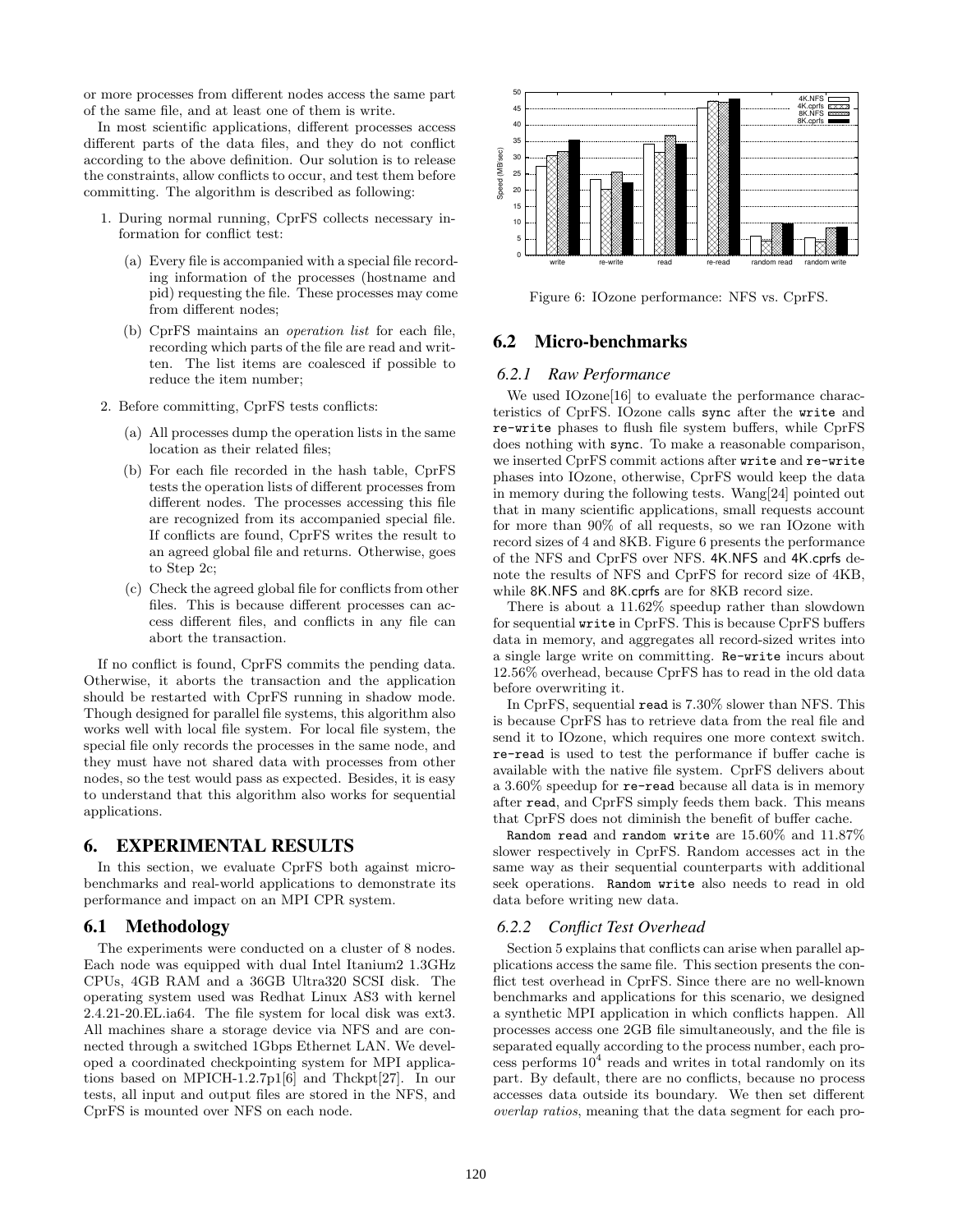

Figure 7: Conflict test performance in CprFS.

Table 4: Geometric mean of overhead in different modes. Negative values indicate speedup instead of slowdown. The last row is the geometric mean overhead for all applications.

| Application    | cprfs $w/o$ ckpt | cprfs $w/c$ kpt |
|----------------|------------------|-----------------|
| <b>BTIO</b>    | $-11.56\%$       | $-3.28\%$       |
| <b>PAPSM</b>   | $-15.73\%$       | $-14.64\%$      |
| ClustalW-MPI   | 1.22\%           | 1.78%           |
| mpiBlast       | 1.10%            | 2.86%           |
| Geometric Mean | $-6.55\%$        | $-3.58\%$       |

cess is extended to the left and right, so adjacent processes can both access more of each other's data and the overlap ratio increases.

Figure 7a presents the conflict test time in CprFS for different process numbers with different overlap ratios. It is clear that as the number of processes and overlap ratio increase, the overhead increases. This is because increasing processes means one process has to check against more and more other processes, and bigger overlap ratios mean each process produces more items that can not be coalesced in operation lists. Figure 7b shows the total number of items in all processes; the curves are similar to those in Figure 7a.

## 6.3 Real-world Applications

Four real-world applications (including one from NPB 3.2.1) were selected to evaluate CprFS: (1) NPB BTIO[26] is used to test the output capabilities of high performance computing systems, especially parallel systems, (2) ClustalW-MPI[11] is a tool for aligning multiple protein or nucleotide sequences, (3) mpiBLAST[3] is a parallel version of BLAST, and (4) PAPSM[28] is a parallel power system simulator.

All applications are run with different process numbers in three modes: normal running over the native file system without checkpointing, normal running over CprFS without checkpointing committing pending data on program termination, and running over CprFS with periodic checkpointing. These three modes are called "native run", "cprfs w/o ckpt", and "cprfs w/ ckpt" in the following figures. Figure 8 shows the total running times for different applications in different modes, and Table 4 presents the geometric mean of overheads on average.

#### *6.3.1 Running without Checkpointing*

We first evaluated the applications in "native run" and "cprfs w/o ckpt" modes to investigate the performance influence of CprFS.

For BTIO, we used subtype  $full$  — the implementation

of the benchmark that takes advantage of the collective I/O operations in the MPI-IO standard. We report results for Class A (for the sake of disk quota) for 4, 9 and 16 processes. BTIO is I/O intensive and outputs a total of 400MB to a single file.

Figure 8a depicts the total running times for BTIO in the different modes. When BTIO runs over CprFS without checkpointing, the speedup is about 11.56%. The benefits come from the better write performance of CprFS.

Each PAPSM process writes several floats after regular time steps, and the output files are about 163MB in all, which leads to about 20 million small write operations. CprFS is inherently suitable to accelerate PAPSM because of its write aggregation. This is illustrated in Figure 8b, which shows that CprFS delivers 12.80%, 18.12% and 16.16% increases in speed when running PAPSM on 2, 4 and 8 processors respectively.

ClustalW-MPI and mpiBlast are computing intensive, and their output files are only 1.01 MB and 67MB respectively. Their total running times are nearly the same across the different modes as illustrated in Figure 8c and Figure 8d. The average overhead for ClustalW-MPI on "cprfs w/o ckpt" is about 1.22%, and for mpiBlast, it is about 1.10%.

Since sequential accesses are most commonly used in scientific applications, CprFS does not hurt their performance because it can accelerate sequential writes due to operation aggregation, and incurs acceptable overhead for sequential read.

#### *6.3.2 Checkpointing Overhead*

In our tests, a coordinated checkpoint is taken in four steps: 1) synchronize all processes, 2) dump the memory image to a checkpoint file on the local disk, 3) CprFS commits pending data, including conflict testing, and 4) synchronize all processes again. The checkpoint files are written to the local disk and transferred to shared storage in the background by a dedicated thread. Therefore, we did not include the time for transferring checkpoint files in the checkpoint overhead. Thus, the checkpoint overhead consists of three parts: total synchronization time in Steps 1 and 4, the time to write the checkpoint file to local disk in Step 2 and the duration of CprFS committing pending data in Step 3.<sup>2</sup> Periodic checkpoints were taken every 2 minutes except for BTIO, for which only one checkpoint was taken because its total running time is less than 2 minutes.

As mentioned above, BTIO and PAPSM consist of many small writes and benefit a great deal from CprFS. Figure 8a and Figure 8b show that when running over CprFS with checkpointing BTIO and PAPSM exhibit 3.28% and 14.64% speedup compared to running over the native file system. In contrast, the performance decrement is about 1.78% for ClustalW-MPI, and about 2.86% for mpiBlast as shown in Figure 8c and Figure 8d.

Checkpoint overhead is small with respect to the total running time and leads to acceptable performance deterioration. Figure 9 shows the contribution breakdowns of the different parts during one checkpoint for each application. These figures indicate that "ckpt time" and "sync time" dominate checkpointing overhead. Synchronization time for the

<sup>&</sup>lt;sup>2</sup>All these applications perform sequential reads and writes, and there are no file access conflicts in them. The conflict test overhead is negligible, therefore, we include it in commit time.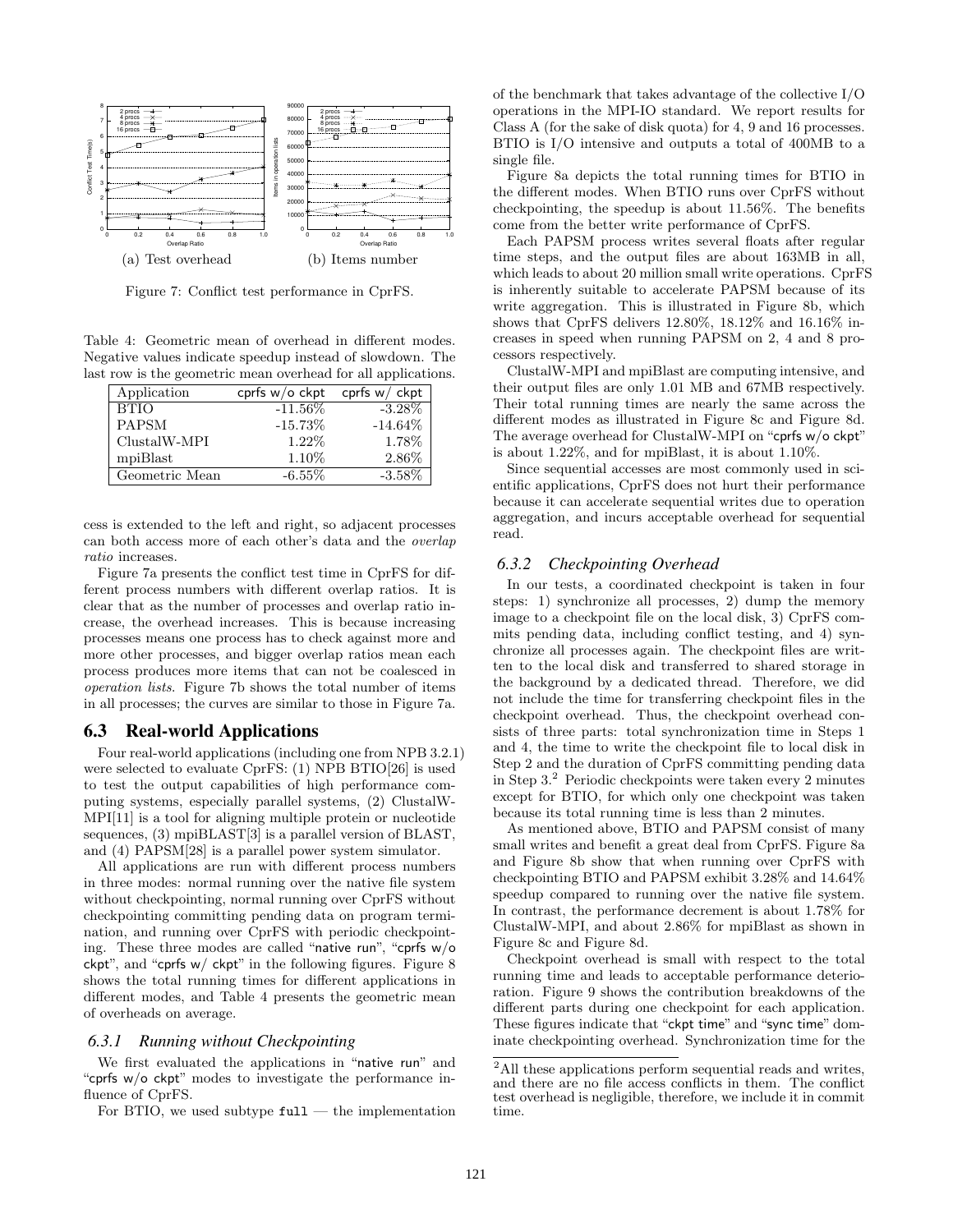

Figure 8: Running times for BTIO, PAPSM, ClustalW-MPI and mpiBlast in different modes.



Figure 9: Checkpoint overhead breakdown for BTIO, PAPSM, ClustalW-MPI and mpiBlast. sync time is the synchronization time, ckpt time is the time to write checkpoint file, and cprfs commit is the time for CprFS to commit pending data.

| Table 5: Checkpoint file sizes. "-" means the application is |  |  |  |
|--------------------------------------------------------------|--|--|--|
| not run with the corresponding process number.               |  |  |  |

| Proc $#$     | ٠,            |           | Χ      | Q         | 16 I   |
|--------------|---------------|-----------|--------|-----------|--------|
| <b>BTIO</b>  |               | $-31.97M$ |        | $-16.35M$ | 11.44M |
| <b>PAPSM</b> | 27.14M 14.12M |           | 14.62M |           |        |
| ClustalW-MPI | 27.59M 14.05M |           | 14.04M |           | 15.13M |
| mpiBlast     | 66.15M        | 65.10M    | 51.40M |           | 70.35M |

Table 6: File sizes committed by CprFS. "–" means the application is not run with the corresponding process number.

| Proc $#$     |                          |                  |                  | Q                        | 16                             |
|--------------|--------------------------|------------------|------------------|--------------------------|--------------------------------|
| <b>BTIO</b>  | $\overline{\phantom{m}}$ | 57.67M           |                  | $-27.40M$ 14.64M         |                                |
| <b>PAPSM</b> | 17.92M                   | 7.65M            | 3.24M            | $\overline{\phantom{a}}$ | $\qquad \qquad \longleftarrow$ |
| ClustalW-MPI | 38.82K                   | 38.80K           | 19.85K           |                          | 58.19K                         |
| mpiBlast     | 582B                     | 580 <sub>B</sub> | 582 <sub>B</sub> | -                        | 600B                           |

same number of processors varies little in all cases, while "ckpt time" and "cprfs commit" time are proportional to data sizes (see Table 5 and Table 6).

For ClustalW-MPI and mpiBlast, most of the output data is not written until the application finished, so the pending data sizes are nearly 0 on each checkpoint as shown in Figure 9c and Figure 9d as well as in Table 6. Since CprFS committing is independent of the checkpointing protocol, CprFS does not affect the scalability of coordinated checkpointing.

# 7. LIMITATIONS AND FUTURE WORK

Our prototype can support many scientific applications. However, there are a still some issues we plan to address in the future.

First of all, CprFS builds a file access pattern model, which does not provide perfect support for complex *direc*tory operations. Simulating a directory in the hash table can complicate the model a great deal. A more elegant scheme is required.

Secondly, Our current implementation of CprFS does not support memory mapped files. This is because all file operations are translated into memory operations for mmap()'d files, and it is impossible for CprFS to intercept these operations via standard file IO APIs. This issue will be addressed in the future.

Thirdly, CprFS is independent of low-level file systems, which leads to good portability and deployability. However, some useful functions provided by the low-level file system might be lost in this process (e.g., client cache, file locking). We plan to integrate CprFS more tightly with some wellknown parallel file systems, such as PVFS and Lustre.

## 8. CONCLUSION

We have described the design and implementation of the CprFS system that helps guarantee the consistency between the application and its files during checkpoint and restart. By exposing file system interfaces, CprFS can provide transparency to user applications. User-level implementations get rid of the restrictions of kernel programming and exploit the flexibility of user space programming, and also have good portability, deployability and maintainability. Though performance is the major concern for user-level file systems, our experimental results on both micro-benchmarks and realworld applications show that CprFS introduces acceptable overhead and has little impact on checkpointing systems. Experiences with CprFS demonstrate that: user-level file system is an effective and efficient solution to approach file checkpointing for high performance computing.

#### 9. ACKNOWLEDGMENTS

We thank the anonymous reviewers for useful feedback. The research was partially supported by Chinese National